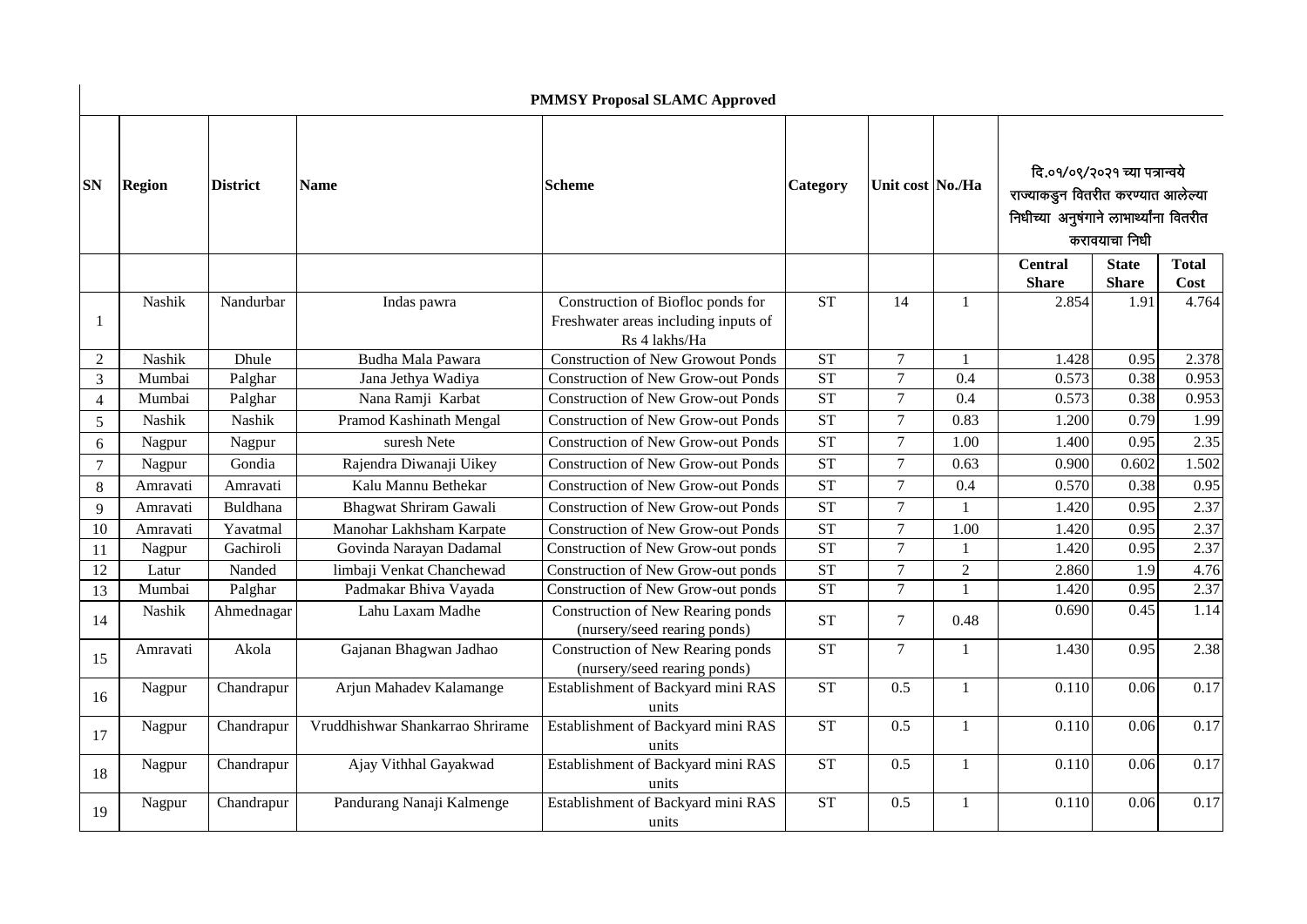|           |               |                 |                             | <b>PMMSY Proposal SLAMC Approved</b>                                                                                            |                     |                |                  |                                |                              |                                                                                                                                |  |
|-----------|---------------|-----------------|-----------------------------|---------------------------------------------------------------------------------------------------------------------------------|---------------------|----------------|------------------|--------------------------------|------------------------------|--------------------------------------------------------------------------------------------------------------------------------|--|
| <b>SN</b> | <b>Region</b> | <b>District</b> |                             | <b>Name</b>                                                                                                                     | <b>Scheme</b>       | Category       | Unit cost No./Ha |                                |                              | दि.०१/०९/२०२१ च्या पत्रान्वये<br>राज्याकडून वितरीत करण्यात आलेल्या<br>निधीच्या अनुषंगाने लाभार्थ्यांना वितरीत<br>करावयाचा निधी |  |
|           |               |                 |                             |                                                                                                                                 |                     |                |                  | <b>Central</b><br><b>Share</b> | <b>State</b><br><b>Share</b> | <b>Total</b><br>Cost                                                                                                           |  |
| 20        | Nashik        | Nandurbar       | <b>Bhimsing Bandu More</b>  | Establishment of large RAS (with 8<br>tanks of minimum 90 m3/tank<br>capacity 40 ton/crop)<br>Establishment of Medium RAS (With | <b>ST</b>           | 50             | $\mathbf{1}$     | 10.00                          | 6.80                         | 16.8                                                                                                                           |  |
| 21        | Nagpur        | Nagpur          | <b>Uttam Chaudhary</b>      | 6 tank of minimum 30m3/tank<br>capacity 10ton/crop)/Biofloc culture<br>system (25 tanks of 4 m dia and 1 m                      | <b>ST</b>           | 25             | $\mathbf{1}$     | 5.000                          | 3.00                         | 8                                                                                                                              |  |
| 22        | Nashik        | Dhule           | Vishwajit Sattarsing Pawara | Establishment of small RAS (with 1<br>tank of 100m3 capacity/Biofloc (7<br>tanks of 4m dia and 1.5 high) culture<br>system      | <b>ST</b>           | 7.5            | $\mathbf{1}$     | 1.530                          | 1.01                         | 2.54                                                                                                                           |  |
| 23        | Nagpur        | Gondia          | Sanju Sheshlalji Uikey      | Establishment of small RAS (with 1<br>tank of 100m3 capacity/Biofloc (7<br>tanks of 4m dia and 1.5 high) culture<br>system      | <b>ST</b>           | 7.5            | 1                | 1.530                          | 1.01                         | 2.54                                                                                                                           |  |
| 24        | Latur         | Nanded          | Dilip Narayan Parsewad      | Establishment of small RAS (with 1<br>tank of 100m3 capacity/Biofloc (7<br>tanks of 4m dia and 1.5 high) culture<br>system      | ST                  | 7.5            | $\mathbf{1}$     | 1.530                          | 1.01                         | 2.54                                                                                                                           |  |
| 25        | Nashik        | Dhule           | Budha Mala Pawara           | Inputs for fresh water Aquaculture<br>including Composite fish culture,<br>Scampi, Pangasius, Tilapia etc.                      | <b>ST</b>           | $\overline{4}$ | $\mathbf{1}$     | 0.900                          | 0.55                         | 1.45                                                                                                                           |  |
| 26        | Nagpur        | Gachiroli       | Govinda Narayan Dadamal     | Inputs for fresh water Aquaculture<br>including Composite fish culture,<br>Scampi, Pangasius, Tilapia etc.                      | $\operatorname{ST}$ | $\overline{4}$ | $\mathbf{1}$     | 0.810                          | 0.55                         | 1.36                                                                                                                           |  |
| 27        | Latur         | Nanded          | limbaji Venkat Chanchewad   | Inputs for fresh water Aquaculture<br>including Composite fish culture,<br>Scampi, Pangasius, Tilapia etc.                      | <b>ST</b>           | $\overline{4}$ | $\overline{2}$   | 1.630                          | 1.08                         | 2.71                                                                                                                           |  |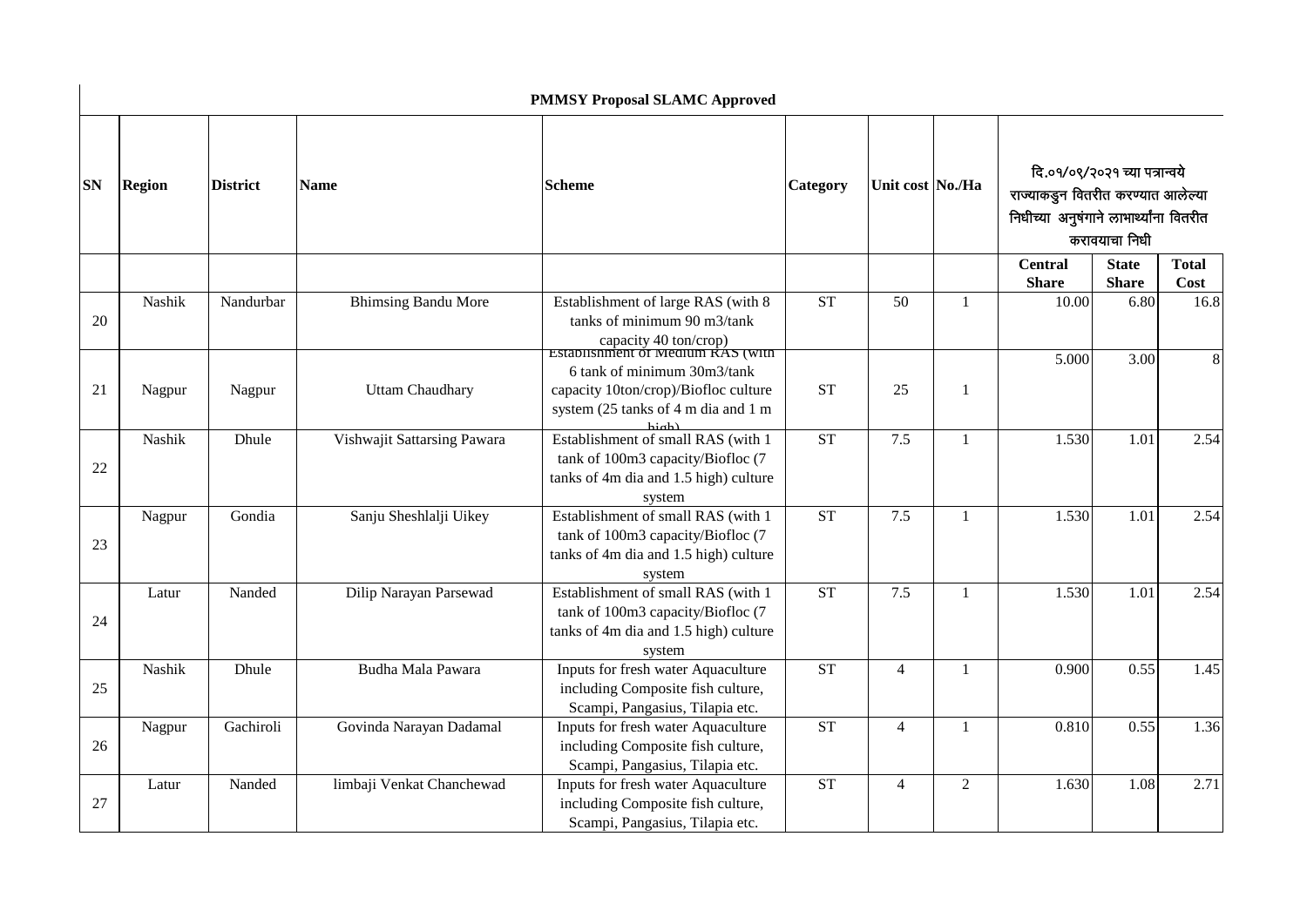|           |               |                 |                          | <b>PMMSY Proposal SLAMC Approved</b>                                                                              |                        |                  |      |                                                                                                                                |                              |                      |  |
|-----------|---------------|-----------------|--------------------------|-------------------------------------------------------------------------------------------------------------------|------------------------|------------------|------|--------------------------------------------------------------------------------------------------------------------------------|------------------------------|----------------------|--|
| <b>SN</b> | <b>Region</b> | <b>District</b> | <b>Name</b>              | <b>Scheme</b>                                                                                                     | <b>Category</b>        | Unit cost No./Ha |      | दि.०१/०९/२०२१ च्या पत्रान्वये<br>राज्याकडून वितरीत करण्यात आलेल्या<br>निधीच्या अनुषंगाने लाभार्थ्यांना वितरीत<br>करावयाचा निधी |                              |                      |  |
|           |               |                 |                          |                                                                                                                   |                        |                  |      | <b>Central</b><br><b>Share</b>                                                                                                 | <b>State</b><br><b>Share</b> | <b>Total</b><br>Cost |  |
| 28        | Mumbai        | Palghar         | Padmakar Bhiva Vayada    | Inputs for fresh water Aquaculture<br>including Composite fish culture,<br>Scampi, Pangasius, Tilapia etc.        | <b>ST</b>              | $\overline{4}$   |      | 0.810                                                                                                                          | 0.55                         | 1.36                 |  |
| 29        | Mumbai        | Palghar         | Jana Jethya Wadiya       | <b>Inputs for Freshwater Aquaculture</b><br>including Composite Fish Culture,<br>Scampi, Pangasius, Tilapia, etc. | $\overline{\text{ST}}$ | $\overline{4}$   | 0.4  | 0.440                                                                                                                          | 0.22                         | 0.66                 |  |
| 30        | Mumbai        | Palghar         | Nana Ramji Karbat        | <b>Inputs for Freshwater Aquaculture</b><br>including Composite Fish Culture,<br>Scampi, Pangasius, Tilapia, etc. | <b>ST</b>              | $\overline{4}$   | 0.4  | 0.440                                                                                                                          | 0.22                         | 0.66                 |  |
| 31        | Nashik        | Nashik          | Pramod Kashinath Mengal  | <b>Inputs for Freshwater Aquaculture</b><br>including Composite Fish Culture,<br>Scampi, Pangasius, Tilapia, etc. | <b>ST</b>              | $\overline{4}$   | 0.83 | 0.680                                                                                                                          | 0.45                         | 1.13                 |  |
| 32        | Nagpur        | Nagpur          | suresh Nete              | <b>Inputs for Freshwater Aquaculture</b><br>including Composite Fish Culture,<br>Scampi, Pangasius, Tilapia, etc. | <b>ST</b>              | $\overline{4}$   | 1.00 | 0.810                                                                                                                          | 0.54                         | 1.35                 |  |
| 33        | Nagpur        | Gondia          | Rajendra Diwanaji Uikey  | <b>Inputs for Freshwater Aquaculture</b><br>including Composite Fish Culture,<br>Scampi, Pangasius, Tilapia, etc. | <b>ST</b>              | $\overline{4}$   | 0.63 | 0.520                                                                                                                          | 0.34                         | 0.86                 |  |
| 34        | Amravati      | Amravati        | Kalu Mannu Bethekar      | <b>Inputs for Freshwater Aquaculture</b><br>including Composite Fish Culture,<br>Scampi, Pangasius, Tilapia, etc. | <b>ST</b>              | $\overline{4}$   | 0.4  | 0.440                                                                                                                          | 0.23                         | 0.67                 |  |
| 35        | Amravati      | Buldhana        | Bhagwat Shriram Gawali   | <b>Inputs for Freshwater Aquaculture</b><br>including Composite Fish Culture,<br>Scampi, Pangasius, Tilapia, etc. | ST                     | $\overline{4}$   |      | 0.810                                                                                                                          | 0.55                         | 1.36                 |  |
| 36        | Amravati      | Yavatmal        | Manohar Lakhsham Karpate | <b>Inputs for Freshwater Aquaculture</b><br>including Composite Fish Culture,<br>Scampi, Pangasius, Tilapia, etc. | ST                     | $\overline{4}$   | 1.00 | 0.810                                                                                                                          | 0.55                         | 1.36                 |  |